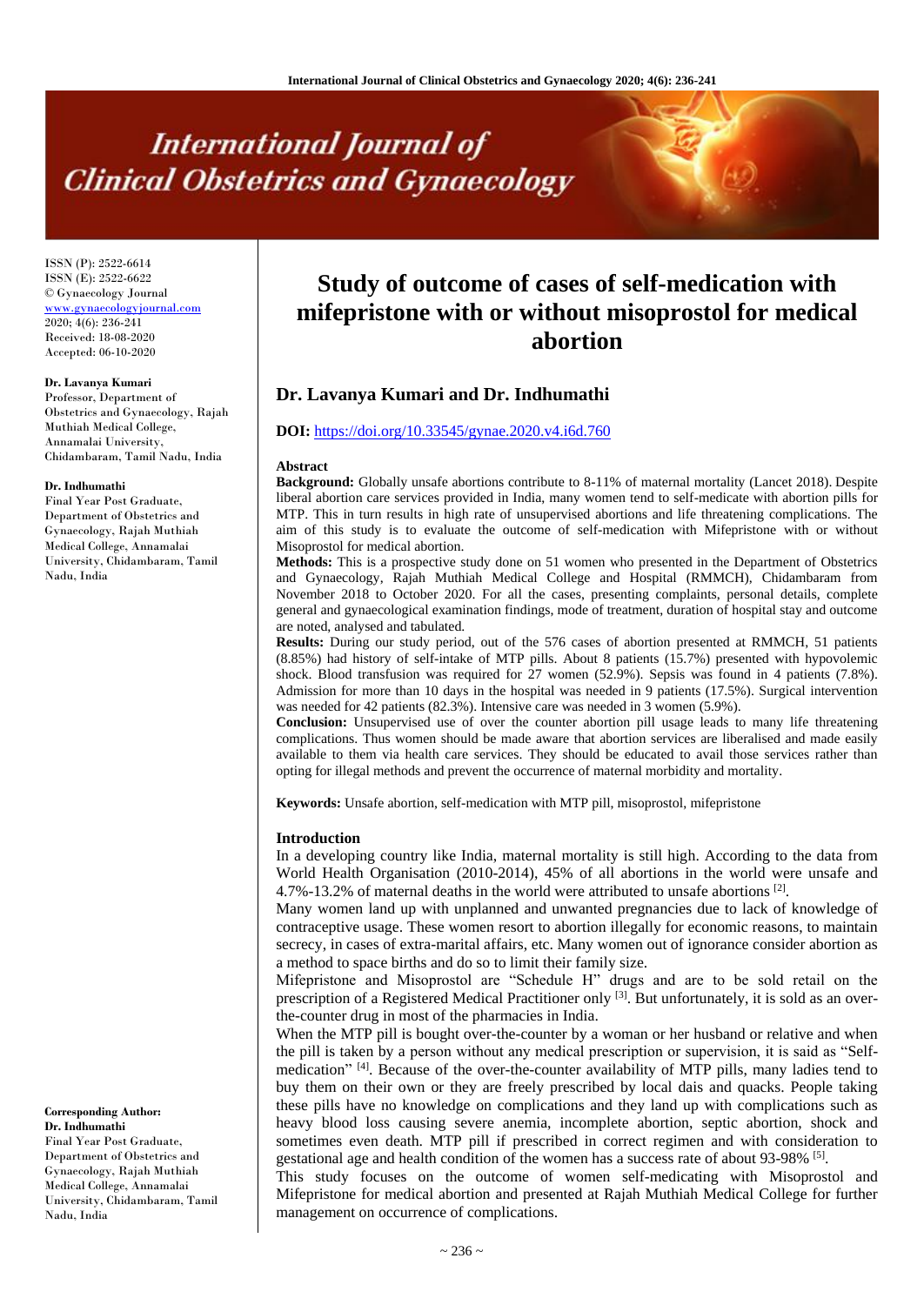#### **Aims and Objectives of the study**

- 1. To evaluate the cases admitted with history of selfmedication with Misoprostol and Mifepristone for termination of pregnancy.
- 2. To study the presenting complaints, complications and management of these cases.
- 3. To statistically analyse the observations made in the study.

# **Methodology**

This is a prospective study done on 51 women satisfying our inclusion and exclusion criteria and who presented at the Department of Obstetrics and Gynaecology, Rajah Muthiah Medical College and Hospital, Chidambaram from November 2018 to October 2020. The personal details, presenting complaints, complications, mode of treatment, outcome, duration of hospital stay, are collected through a detailed performa and the data is analysed.



**Fig 1:** Marital, educational and socioeconomic status of the study population

From Fig 1, it is found that majority of women were married (84.3%) and 13.7% of the women were unmarried. The primary and secondary level of schooling were the common education levels of the patients constituting 37.3% and 39.2% respectively.

About 17.6% of the women were illiterate. Undergraduates were 5.9%. Majority of the patients are of class 4 (60.8%) according to Kuppusamy Naidu classification of socioeconomic status and 23.5% of the women belonged to class 5.



**Fig 2:** Obstetric score of the patients

From the Fig 2, it is inferred that the most common status was G4 and above (41.2%). 13.7% of cases were primigravida and they were all unmarried.

#### **Results**

oldest was 37 years of age.

In our study among 576 cases of abortion reported in RMMCH during the study period, 51 patients had history of selfmedication with abortion pills (8.85%).

**Table 1:** Age of the patients in study group  $(N = 51)$ 

| Age (years) | Percentage $(\% )$ |
|-------------|--------------------|
| $20 - 25$   |                    |
| $26 - 30$   |                    |
| $31 - 35$   | 9.8                |
| -35         |                    |

Table 1 shows that the commonest age group was between 20 and 25 years (41.1%). The youngest being 20 years old and the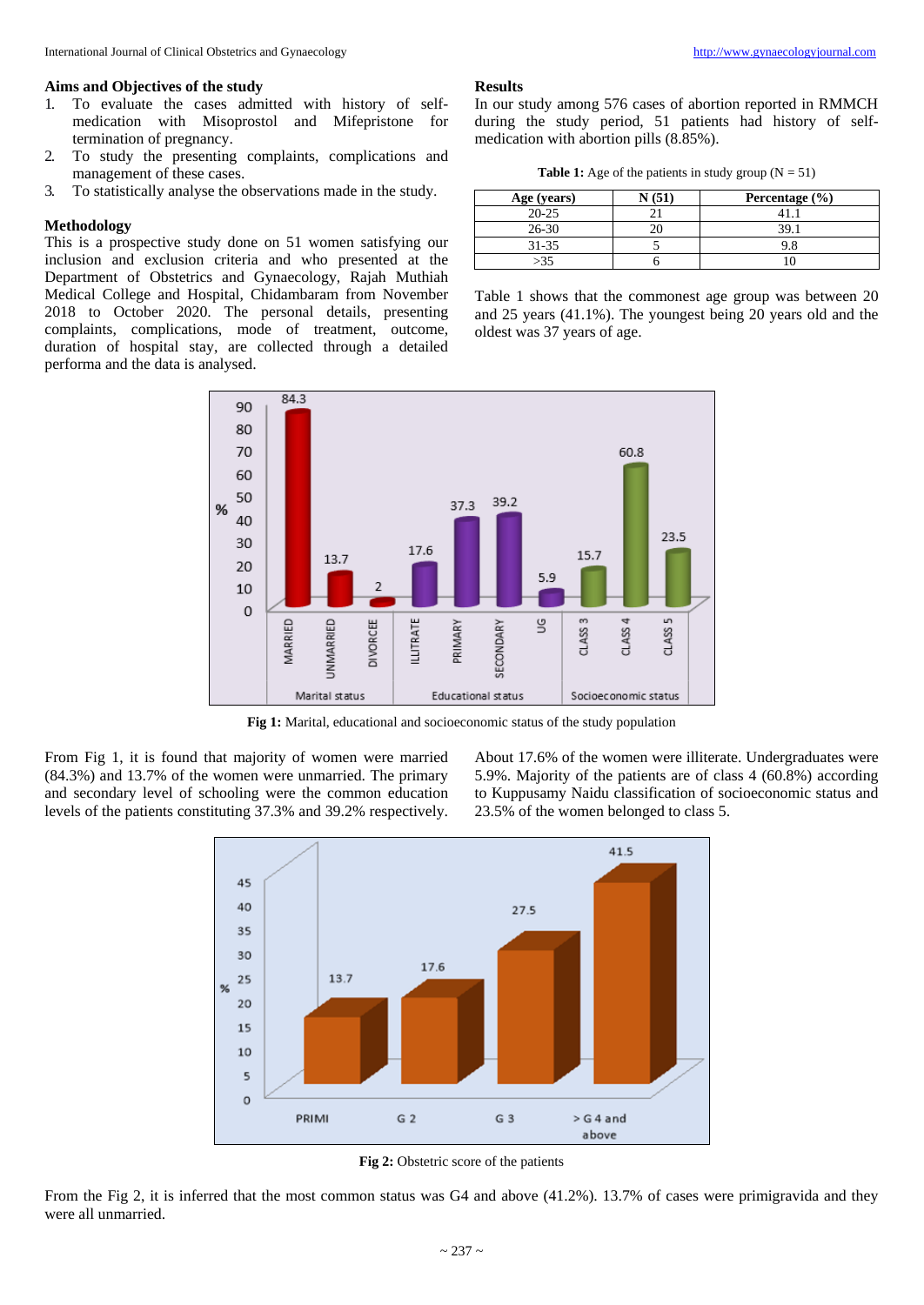**Table 2:** Gestational period at which drugs were used for abortion (As per patient history)

| Time of pill intake (In weeks) | Percentage $(\% )$ |
|--------------------------------|--------------------|
| Up to 8 weeks                  |                    |
| $9 - 12$                       | 39.2               |
| $13 - 20$                      |                    |
|                                |                    |

Table 2 shows the gestational age up to 8 weeks and 9-12 weeks in 47.1% and 39.2% cases respectively. About 9.8% of the



**Fig 3:** Reason for unmonitored self-intake of drugs for MTP

Fig 3 shows that poor socioeconomic status was the commonest reason for abortion (49%) followed by unplanned pregnancy during lactational amenorrhea (19.6%).



**Fig 4:** Tablet for MTP was procured by

Fig 4 shows that the patisent herself bought the pills in 43.1% of cases followed by procurement by husbands in 29.4% of cases. In 21.6% of patients, their relatives guided them in getting the MTP pills.

| Table 3: Treatment regimen followed by the patients (Irrespective of the gestational age) |  |  |  |  |
|-------------------------------------------------------------------------------------------|--|--|--|--|
|                                                                                           |  |  |  |  |

| 3.9               |
|-------------------|
| 7.8               |
| 37.3              |
| 17.6              |
| 7.8               |
| 9.8               |
| 15.7              |
| 4<br>19<br>Q<br>8 |

Dosage of 1 tablet of mifepristone is 200 mg and dosage of 1 tablet of misoprostol is 200 mcg

Table 3 shows that the most common regimen followed by women in study population was 2 tablets of Misoprostol stat (37.3%). Four tablets of Misoprostol stat was consumed by 17.6% and 1 tablet of mifepristone on day  $1 + 4$  tablets of Misoprostol on day 2 was taken by 15.7% of the women.

On further analysis, 12 cases out of the total 51 study cases, took the tablets according to the regime suitable to that gestational age. Out of these 12 cases, 6 presented as complete abortion, 2 presented with missed abortion, one woman had ectopic pregnancy and 3 presented as inevitable abortion.

women tried to abort their pregnancy at more than 20 weeks of gestation.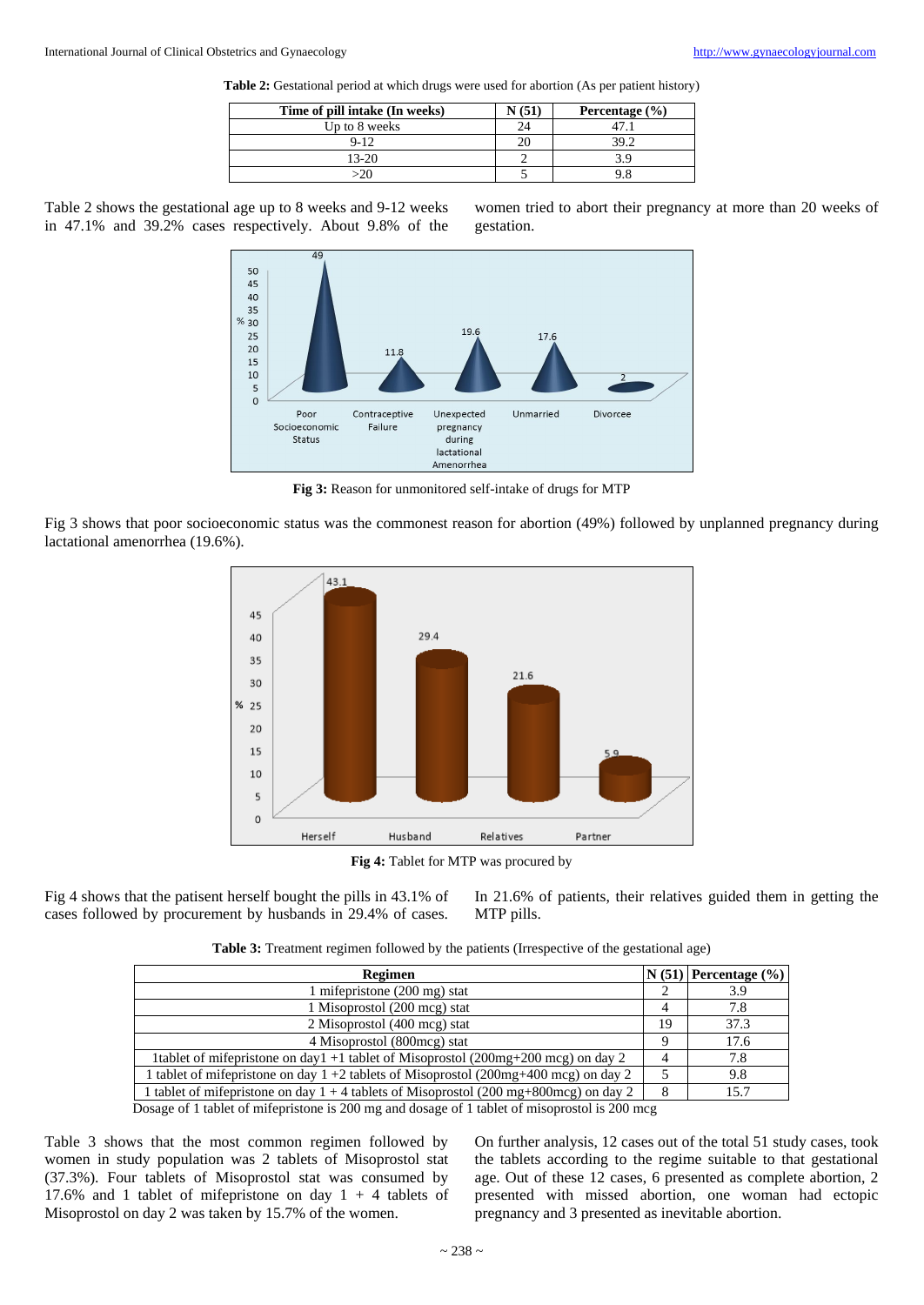**Table 4:** Gestational age of the study patients at the time of presentation

| <b>Gestational age (weeks)</b> | N(51) | Percentage $(\% )$ |
|--------------------------------|-------|--------------------|
| Up to 8 weeks                  | 19    | 37.3               |
| 9-12 weeks                     | 10    | 19.6               |
| $13-20$ weeks                  | 15    | 29.4               |
| $>20$ weeks                    |       | 13 7               |

From table 4, it is observed that the commonest gestational age at which patient presented was up to 8 weeks in 37.3% cases, and 13.7% had gestational age of >20 weeks. Although 24 patients consumed the abortion pills at gestational age below 9 weeks, only 19 patients presented at gestational age below 9 weeks and the rest 5 patients presented at a later gestational age. This is because these patients had bleeding following MTP pill intake and assumed that they had aborted completely. Thus, they presented to us later with incomplete abortion.



**Fig 5:** Presentation of the study population

Fig 5 shows that the common presentation was as incomplete abortion (52.9%). Complete abortion was reported in 11.8% of women. Inevitable abortion was the feature for 11.8% of the women. Septic abortion was found in 7.8%. Molar pregnancy was found in 2% and ectopic pregnancy in 2%.

|  | Table 5: Type of management given to the study patients |  |  |
|--|---------------------------------------------------------|--|--|
|  |                                                         |  |  |

| Mode of treatment                                                          | N(51) | Percentage $(\% )$ |
|----------------------------------------------------------------------------|-------|--------------------|
| Nil intervention needed for abortion except<br>for intravenous antibiotics | 6     | 11.8               |
| Manual vacuum aspiration                                                   |       |                    |
| D&C                                                                        | 40    | 78.3               |
| Surgical (left partial salping ectomy)                                     |       |                    |
| Preterm vaginal delivery                                                   |       |                    |
| Labour abnormal (IUD)                                                      |       | 3.9                |

Table 5 states that 78.3% of patients underwent D&C. About 6 cases were treated only with intravenous antibiotics as they presented as complete abortion.

**Table 6:** Supportive care given for management of complications

| <b>Management of complications</b> |            | Percentage $(\% )$ |
|------------------------------------|------------|--------------------|
| <b>Blood</b> transfusion           |            | 52.9               |
| Parenteral iron therapy            |            | 25.5               |
| Management of shock                | O          | 15.7               |
| Management of septicemia           |            | 7.8                |
| <b>ICU</b> care                    | $\sqrt{2}$ | 5 Q                |

It is noted from the table 6 that blood transfusion was given for 52.9% of the women. The symptoms of shock were observed in 15.7% and they were treated with intravenous fluids and blood products. The evidence of sepsis was noted in 7.8% of women requiring higher antibiotics. ICU admission was needed for 5.9%.

**Table 7:** Duration of hospital stay of the patient

| Duration (in days) | (51) | Percentage $(\% )$ |
|--------------------|------|--------------------|
|                    | n    |                    |
| $6-10$             |      |                    |
| 11-15              |      | 15.6               |
| >15                |      |                    |

Table 7 shows that 47% of the women were admitted for 6-10 days and 17.5% needed admission for more than 10 days.

#### **Discussion**

During our study period, totally about 576 patients presented with abortion to the Department of Obstetrics and Gynaecology in RMMCH. Out of which, 8.85% of patients had history of selfintake of abortion pills.

Majority of the patients belong to low socioeconomic class (60.8%). Thus these patients misused the pills due to their ignorance and unawareness about the complications of unsafe and unsupervised abortions. It is also inferred that these women chose unsupervised abortions due to their fear about paying high hospital charges.

Out of the study group, 7 patients (13.7%) were unmarried. These women because of the social stigma and also to maintain secrecy about their pregnancy indulged in illegal methods rather than approaching authorised medical centre for abortion as first step to treatment.

In our study, 41.2% of women are gravida 4 and more. This is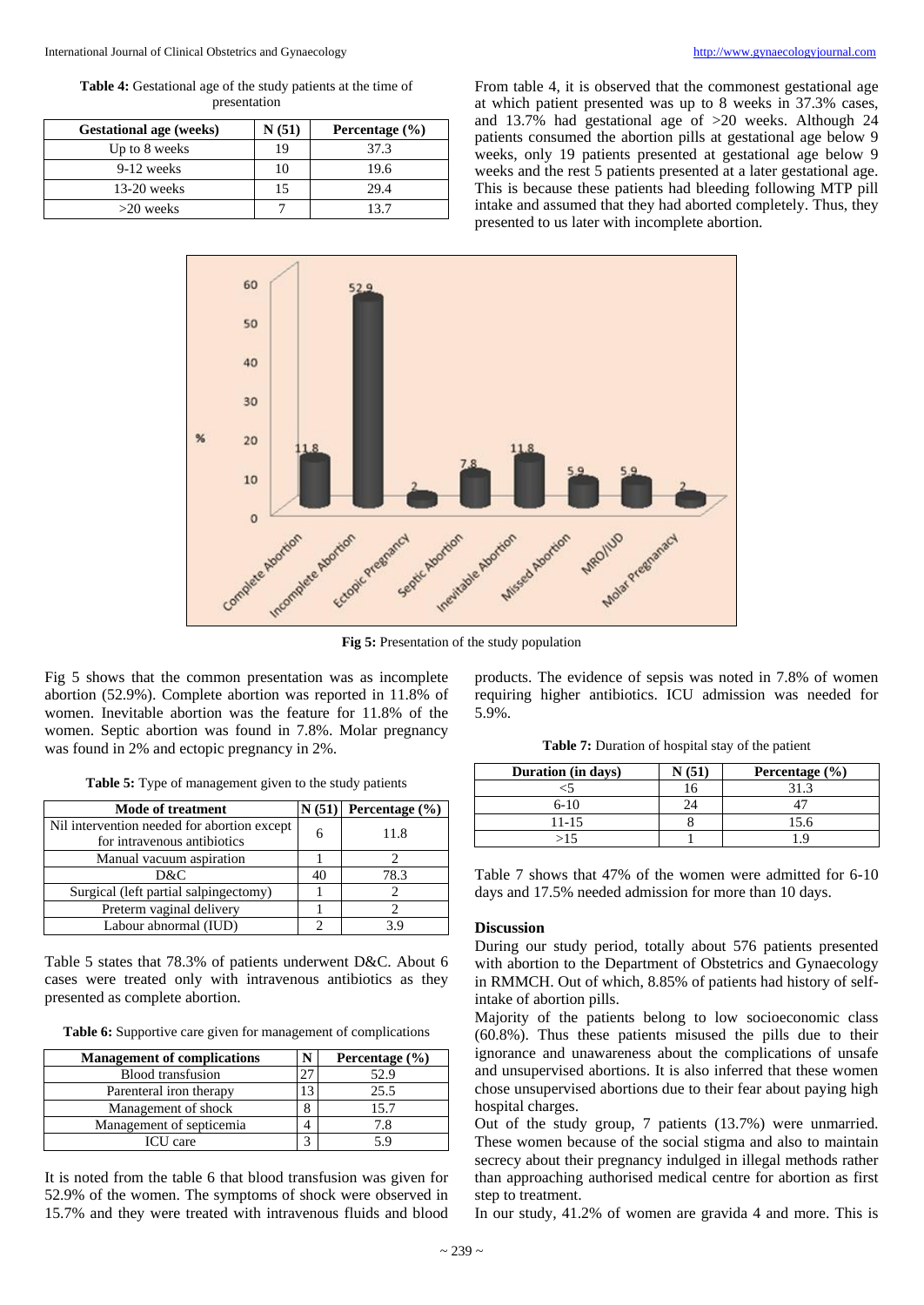similar to study done by Shivali Bhalla et al., <sup>[6]</sup>, in which 77% were gravida 3 and above. In the study group, 49% of the women subjected themselves to unsafe abortion procedures due to poor socioeconomic status.

Among the study group, 39.2% had secondary level of education and 17.6% were illiterate. While in study by Divya Pandey *et al.,* **[4]** , half of the study population had low literacy level. This shows that these women were unaware about the easy availability of abortion services and opted for illegal methods.

In the study population, for 29.4% of the women, their husbands

procured the pills. This shows that these women attempted to terminate the pregnancy with the consent of their husbands. Source of procurement was from people working in pharmacies. Thus, these women took abortion pills without proper dosage and follow up advice. In a study by Shivali Bhalla et al., <sup>[6]</sup>, 37% of ladies procured pill through their husbands and in a study by Divya Pandey *et al.*, <sup>[4]</sup>, 75% of cases, their illegal partners are the ones who bought pills from pharmacies. In a study by Sukhwinder et al., <sup>[5]</sup> 21.1% pills were brought by their husbands.

| Table 8: Comparison of results with similar studies |  |  |  |  |  |  |  |  |  |  |  |
|-----------------------------------------------------|--|--|--|--|--|--|--|--|--|--|--|
|-----------------------------------------------------|--|--|--|--|--|--|--|--|--|--|--|

|                          | Shivali et al., $(2018)^{6}$ | Divya Pandey et al., $(2018)^{[4]}$ | Sukhwinder <i>et al.</i> , $(2011)^{5}$ | Our study        |
|--------------------------|------------------------------|-------------------------------------|-----------------------------------------|------------------|
| Common age group (Years) | 30-39                        | 25-30                               | >30                                     | $20 - 25$        |
| Illiterate               | 77%                          | 43%                                 | 6.5%                                    | 17.6%            |
| Low socioeconomic status | 87%                          | 83%                                 |                                         | 60.8%            |
| Multigravida             | $77\%$ ( $\geq$ G3)          | $75\%$ ( $>G2$ )                    | $60\%$ ( $>G2$ )                        | $ 41.2\% $ (>G4) |

In our study, 22 women (43.1%) presented at second trimester. 24 patients (47.1%) consumed abortion pills below 9 weeks of gestation. About 7 women (13.7%) attempted second trimester abortion. Out of which, 5 women took the pills at a gestational age above 20 weeks of gestation, at which doing MTP is said to be illegal and should not be attempted. Only 12 patients (23.5%) took proper regimen of MTP pills for the gestational age. In the study by Nivedita et al., <sup>[8]</sup>, out of 40 women, 29 had taken the abortion pills below 9 weeks of gestation.

Out of the study group, 52.9% of patients presented with incomplete abortion. Darukhshan Anjum *et al.,* [9] reported that 68% of women presented with incomplete abortion in their study. This indicates that these women attempted illegal abortion in vain and made themselves susceptible to complications like anemia and sepsis due to incomplete expulsion.

In my study group, 80.4% of women required surgical interventions and 12 patients (23.5%) required additional medical therapy for achieving complete abortion. This indicates that almost two-third of study population required further treatment. Thus, the effort of these women to terminate pregnancy on their own was in most of the cases was unsuccessful. This warrants the need for follow up of all case of MTP to confirm complete abortion.

In our study group, one patient needed laparotomy for ruptured ectopic pregnancy and one needed suction and evacuation for molar pregnancy. These women consumed pills before doing a confirmatory ultrasound, thus subjecting themselves to life threatening situations.

In our study, 15.7% patients presented with hypovolemic shock and 7.8% patients presented with septic abortion. About 5.9% required ICU admission. In our study, 27 patients (52.9%) needed blood transfusion. In study by Nivedita *et al.,* **[**6] 15% of patients and in the study by Sukhwinder *et al.,* [7] 20% of patients required blood transfusion. The above data shows that these women because of their reckless behaviour of selfadministration of abortion pills subjected themselves to near fatal complications.

According to National Family Health Survey (NFHS-4) prevalence of anemia in India among women in reproductive age group is 53.1% [10] . When an anemic woman consumes abortion pills without supervision, she could land up with life threatening complications. In our study, 14 patients had previous history of anemia. Out of them, 6 patients presented with haemorrhagic shock. They were resuscitated with 5 units of blood transfusion.

|                     | Shivali et al., $(2018)^{\overline{[6]}}$ | <b>Sukhwinder <i>et al.</i></b> , $(2011)^{7}$ | Nivedita <i>et al.</i> , $(2015)^{8}$ | Our study |
|---------------------|-------------------------------------------|------------------------------------------------|---------------------------------------|-----------|
| Incomplete abortion | 49%                                       | 30%                                            | 41.5%                                 | 52.9%     |
| Ectopic pregnancy   | 5%                                        | 1.15%                                          | $\overline{\phantom{0}}$              | 2%        |
| Septic abortion     | 3%                                        | 15%                                            | 7.5%                                  | 7.8%      |
| <b>Shock</b>        | 24%                                       | 20%                                            | 5%                                    | 15.7%     |
| Blood transfusion   | 28%                                       | 20%                                            | 15%                                   | 52.9%     |
| Surgical evacuation | 53%                                       | 60%                                            | 67.5%                                 | 80.4%     |

**Table 9:** Comparison of results with similar studies

# **Conclusion**

Unsupervised use of abortion pills without proper knowledge on correct dosage leads to many life threatening complications. Thus women should be made aware that abortion services are liberalised and made easily available to them via health care services. They should be educated to avail those services rather than opting illegal methods to avoid maternal morbidity and possible mortality.

Women should be educated about the availability of the various contraceptive methods to prevent unwanted pregnancies. Strict legislative measures are needed to reduce over-the-counter usage of MTP pills. Awareness about complications of unsafe abortions should be given to all women to prevent over-thecounter usage of MTP pills.

#### **Limitations of the study**

The study population included women who presented to us on occurrence of complications due to self-intake of MTP pills and so, it is difficult to find out the actual number of cases taking self-medication for MTP. Hence, many women who had complete abortion and no complications could have gone unnoticed as they never sought follow up care.

There is also a possibility that other females who presented with abortion to us could have not disclosed the history of selfmedication with MTP pills to maintain secrecy. This could have led to selection bias.

Thus, the results of this study reflect only the tip of the iceberg. To know the exact magnitude of the problem a community level study with long study duration is needed.